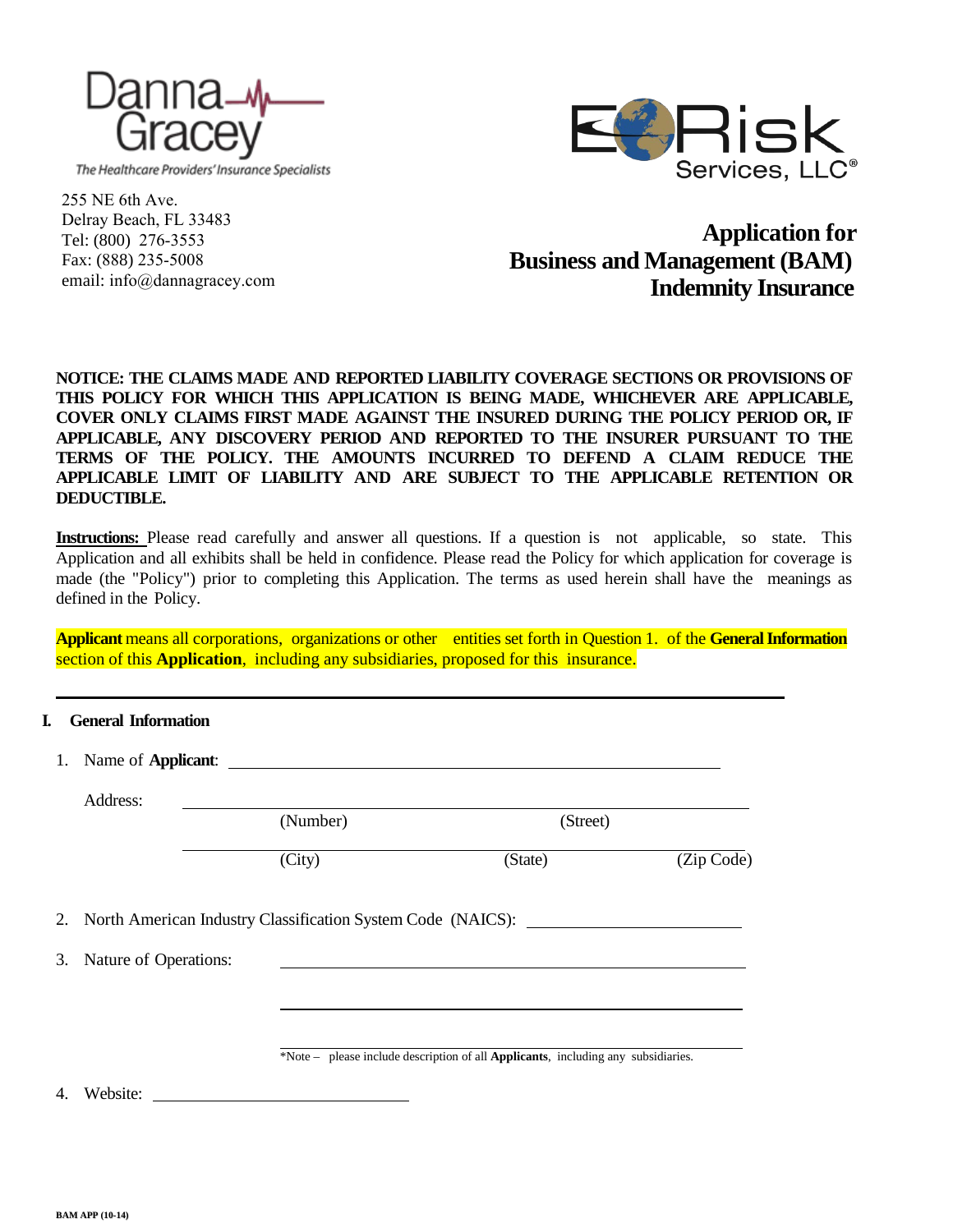|    | 5. Has the <b>Applicant</b> been in business longer than three (3) years?                                                                                                                                                                                                                                                                                                                              | $\Box$ Yes $\Box$ No |
|----|--------------------------------------------------------------------------------------------------------------------------------------------------------------------------------------------------------------------------------------------------------------------------------------------------------------------------------------------------------------------------------------------------------|----------------------|
|    | 6. Is the Applicant publicly-held or a public reporting company under the Securities Exchange Act of<br>1934, as amended?                                                                                                                                                                                                                                                                              | $\Box$ Yes $\Box$ No |
|    | 7. Has the <b>Applicant</b> been involved with, negotiated, attempted or transacted any merger, acquisition,<br>asset sale or divestment in the past eighteen (18) months where such merger, acquisition, asset sale or<br>divestment involved more than twenty five percent $(25%)$ of the total assets or securities of the<br><b>Applicant</b> ? If yes, please provide details on a separate page. | $\Box$ Yes $\Box$ No |
| 8. | Does the Applicant contemplate transacting any merger, acquisition, asset sale or divestment in the<br>next twelve (12) months where such merger, acquisition, asset sale or divestment would involve more<br>than fifty percent (50%) of the total assets or securities of the <b>Applicant</b> ? If yes, please provide details<br>on a separate page.                                               | $\Box$ Yes $\Box$ No |

## **III. Prior Insurance Information**

1. Describe any current insurance maintained.

| <b>Coverage</b>                              | <b>Limit of Liability</b> | <b>Retention</b> | Premium                        | <b>Expiration Date</b> |
|----------------------------------------------|---------------------------|------------------|--------------------------------|------------------------|
| $\square$ Yes<br><b>Employment Practices</b> |                           |                  |                                |                        |
| Name of Current Insurer:                     |                           |                  | Date Coverage First Purchased: |                        |

2. Has any insurer made any payments, taken notice of claim or potential claim or non-renewed any management liability or similar insurance at any time in the last three (3) years? If yes, please provide details on a separate page.  $\Box$  Yes  $\Box$  No

# **IV. Prior Activities Information**

| 1. Within the last three (3) years, has the <b>Applicant</b> or any person proposed for this insurance in his or<br>her capacity as an employee, officer, or director of the <b>Applicant</b> or another entity been the subject of<br>or involved in any: |                                                                                                                                                                                                                                                                                             |                      |
|------------------------------------------------------------------------------------------------------------------------------------------------------------------------------------------------------------------------------------------------------------|---------------------------------------------------------------------------------------------------------------------------------------------------------------------------------------------------------------------------------------------------------------------------------------------|----------------------|
| a.                                                                                                                                                                                                                                                         | litigation, civil, arbitration, administrative or criminal proceeding, civil or criminal charge or<br>hearing, or a written demand seeking monetary or non-monetary damages?                                                                                                                | $\Box$ Yes $\Box$ No |
|                                                                                                                                                                                                                                                            | b. formal or informal investigation, proceeding or inquiry by any federal, state or local<br>governmental agency or regulatory body, including without limitation, the U.S. Department of<br>Justice, the U.S. Department of Labor, or any federal or state office of the Attorney General? | $\Box$ Yes $\Box$ No |
| $\mathbf{c}$ .                                                                                                                                                                                                                                             | notice of charges or other proceeding from the Equal Employment Opportunity Commission or<br>any similar state or local agency or regulatory body?                                                                                                                                          | $\Box$ Yes $\Box$ No |
|                                                                                                                                                                                                                                                            | If yes, please provide details on a separate page.                                                                                                                                                                                                                                          |                      |
|                                                                                                                                                                                                                                                            | 2. Within the last three (3) years, has the <b>Applicant</b> had any commercial crime losses? If yes, please<br>provide details on a separate page.                                                                                                                                         | $\Box$ Yes $\Box$ No |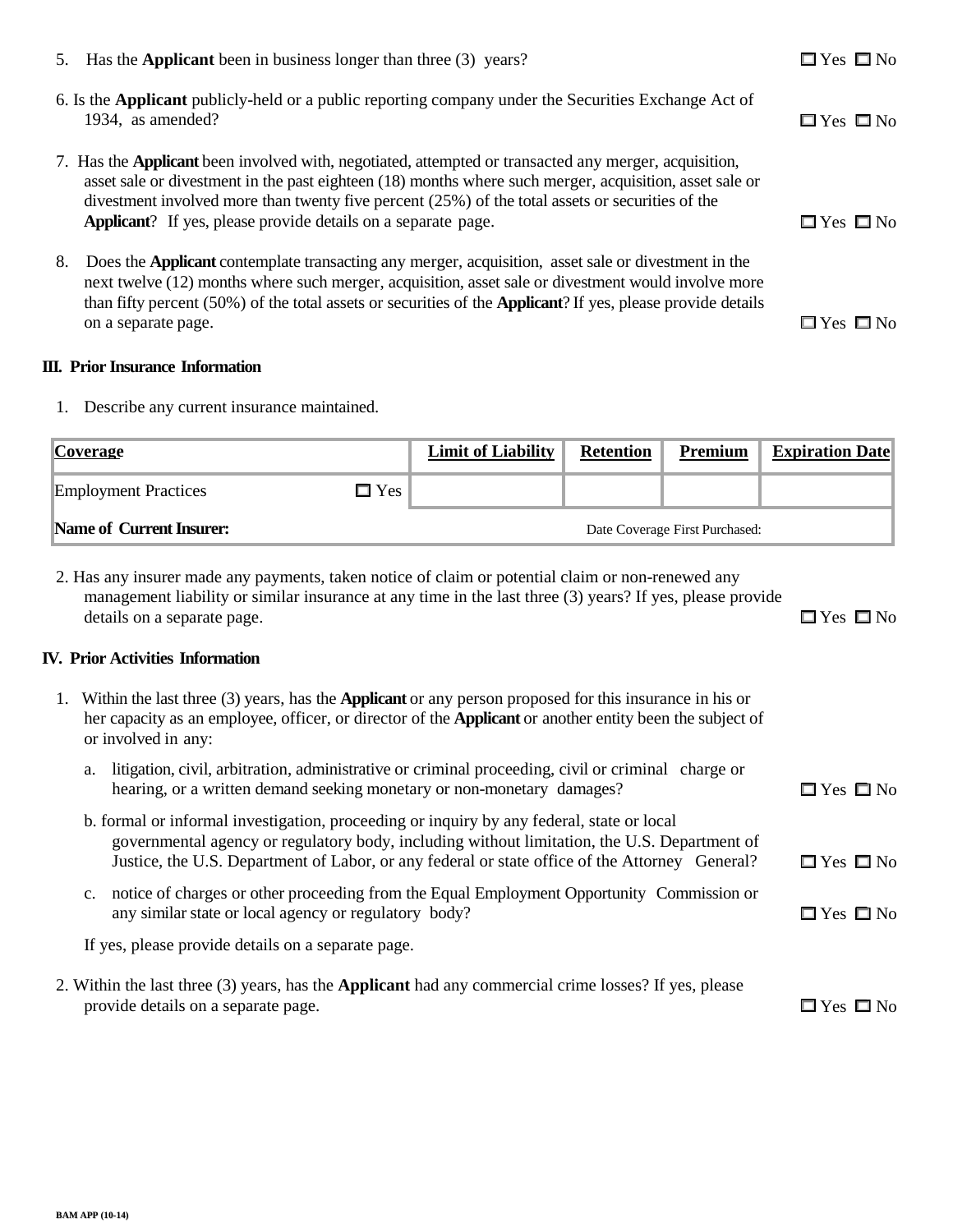## **V. False Information**

**FRAUD WARNING:** Any person who knowingly and with intent to defraud any insurance company or other person files an application for insurance or statement of claim containing any materially false information or conceals for the purpose of misleading, information concerning any fact material thereto commits a fraudulent insurance act, which is a crime and subjects such person to criminal and civil penalties. **(Not applicable to Oregon).**

**NOTICE TO ALABAMA APPLICANTS:** Any person who knowingly presents a false or fraudulent claim for payment of a loss or benefit or who knowingly presents false information in an application for insurance is guilty of a crime and may be subject to restitution fines or confinement in prison, or any combination thereof.

**NOTICE TO COLORADO APPLICANTS:** It is unlawful to knowingly provide false, incomplete, or misleading facts or information to an insurance company for the purpose of defrauding or attempting to defraud the company. Penalties may include imprisonment, fines, denial of insurance, and civil damages. Any insurance company or agent of an insurance company who knowingly provides false, incomplete, or misleading facts or information to a policy holder or claimant for the purpose of defrauding or attempting to defraud the policy holder or claimant with regard to a settlement or award payable from insurance proceeds shall be reported to the Colorado Division of Insurance within the Department of Regulatory Agencies.

**WARNING TO DISTRICT OF COLUMBIA APPLICANTS:** It is a crime to provide false or misleading information to an insurer for the purpose of defrauding the insurer or any other person. Penalties include imprisonment and/or fines. In addition, an insurer may deny insurance benefits if false information materially related to a claim was provided by the applicant.

**NOTICE TO FLORIDA APPLICANTS:** Any person who knowingly and with intent to injure, defraud, or deceive any in-surer files a statement of claim or an application containing any false, incomplete, or misleading information is guilty of a felony of the third degree.

**NOTICE TO LOUISIANA APPLICANTS:** Any person who knowingly presents a false or fraudulent claim for payment of a loss or benefit or knowingly presents false information in an application for insurance is guilty of a crime and may be subject to fines and confinement in prison.

**NOTICE TO MAINE APPLICANTS:** It is a crime to knowingly provide false, incomplete or misleading information to an insurance company for the purpose of defrauding the company. Penalties may include imprisonment, fines or a denial of insurance benefits.

**NOTICE TO MARYLAND APPLICANTS:** Any person who knowingly or willfully presents a false or fraudulent claim for payment of a loss or benefit or who knowingly or willfully presents false information in an application for insurance is guilty of a crime and may be subject to fines and confinement in prison.

**NOTICE TO MINNESOTA APPLICANTS:** A person who files a claim with intent to defraud or helps commit a fraud against an insurer is guilty of a crime.

**NOTICE TO OHIO APPLICANTS:** Any person who, with intent to defraud or knowing that he is facilitating a fraud against an insurer, submits an application or files a claim containing a false or deceptive statement is guilty of insurance fraud.

**NOTICE TO OKLAHOMA APPLICANTS:** Any person who knowingly, and with intent to injure, defraud or deceive any insurer, makes any claim for the proceeds of an insurance policy containing any false, incomplete or misleading information is guilty of a felony.

**NOTICE TO RHODE ISLAND APPLICANTS:** Any person who knowingly presents a false or fraudulent claim for payment of a loss or benefit or knowingly presents false information in an application for insurance is guilty of a crime and may be subject to fines and confinement in prison.

**FRAUD WARNING (APPLICABLE IN VERMONT, NEBRASKA AND OREGON):** Any person who intentionally presents a materially false statement in an application for insurance may be guilty of a criminal offense and subject to penalties under state law.

**FRAUD WARNING (APPLICABLE IN TENNESSEE, VIRGINIA AND WASHINGTON):** It is a crime to knowingly provide false, incomplete, or misleading information to an insurance company for the purpose of defrauding the company. Penalties include imprisonment, fines, and denial of insurance benefits.

**NEW YORK FRAUD WARNING:** Any person who knowingly and with intent to defraud any insurance company or other person files an application for insurance or statement of claim containing any materially false information, or conceals for the purpose of misleading, information concerning any fact material thereto, commits a fraudulent insurance act, which is a crime, and shall also be subject to civil penalty not to exceed five thousand dollars and the stated value of the claim for each such violation.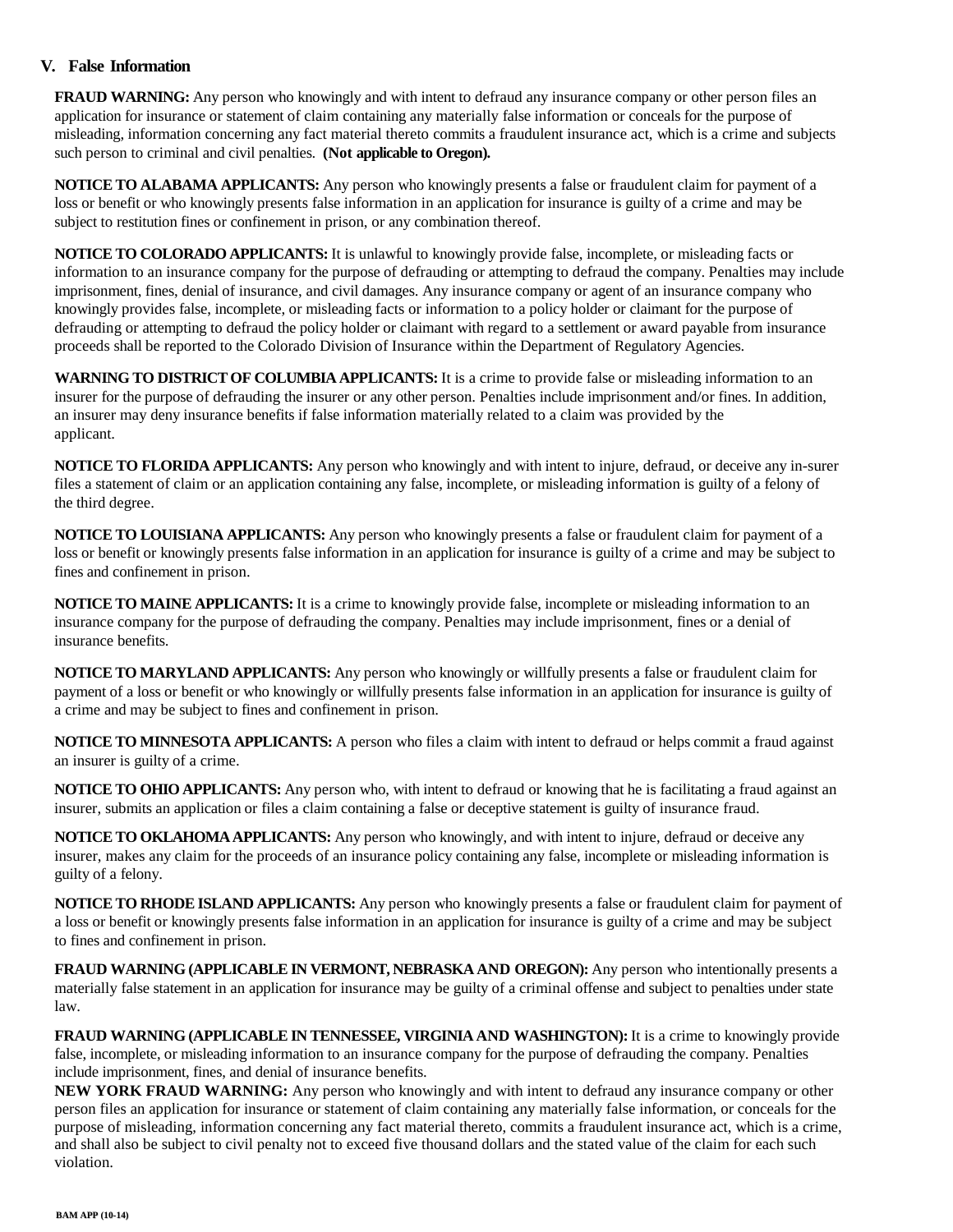## **VI. Other Information**

- 1. The undersigned declares that to the best of his/her knowledge the statements herein are true. Signing of this Application does not bind the undersigned to complete the insurance, but it is agreed that this Application shall be the basis of the contract should a Policy be issued, and this application will be attached to and become a part of such Policy, if issued. The Insurer hereby is authorized to make any investigation and inquiry in connection with this Application as they may deem necessary.
- 2. It is represented that the particulars and statements contained in the Application for the proposed Policy and any materials submitted herewith (which shall be retained on files by Insurer and which shall be deemed attached hereto, as if physically attached hereto), are the basis for the proposed Policy and are to be considered as incorporated into and constituting a part of the proposed Policy.
- 3. It is agreed that in the event there is any material change in the answers to the questions contained herein prior to the effective date of the Policy, the **Applicant** will notify the Insurer and, at the sole discretion of Insurer, any outstanding quotations or binders may be modified or withdrawn.
- 4. It is agreed that in the event of any misstatement, omission, or untruth in this Application or any material submitted along with or contained herein, the Insurer has the right to exclude from coverage any claim based upon, arising out of, attributable to, directly or indirectly resulting from, in consequence of, or in any way involving such misstatement, omission or untruth.

Signed:

Date:

(must be signed by an Executive Officer of the **Applicant**)

**For purposes of creating a binding contract of insurance by this application or in determining the rights and obligations under such contract in any court of law, the parties acknowledge that a signature reproduced by either digital signature, electronic signature, facsimile or photocopy shall have the same force and effect as an original signature and that the original and any such copies shall be deemed one and the same document.**

# **Please fully complete and attach the Information for the Coverage Section(s) being sought or bound.**

**Any coverage part information section(s) of this Application are deemed signed and dated by the signatory in this section VI. of the Application, unless otherwise specifically signed and dated.**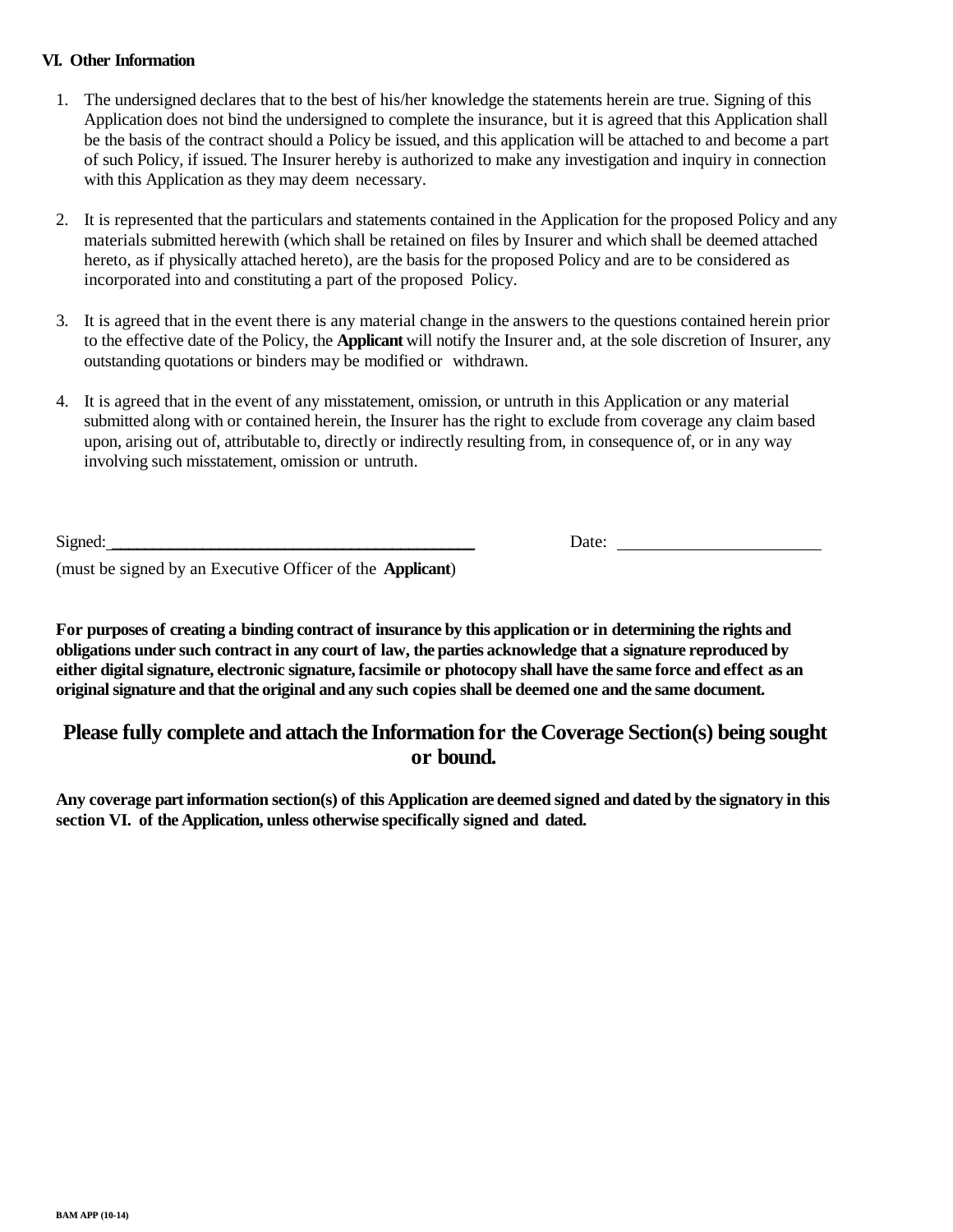# **Employment Practices Coverage Section Information**

|    |                 | Is the Applicant seeking Employment Practices coverage?                                    |                                                                                                                                                                                                                                                                                                                  | $\Box$ Yes $\Box$ No |
|----|-----------------|--------------------------------------------------------------------------------------------|------------------------------------------------------------------------------------------------------------------------------------------------------------------------------------------------------------------------------------------------------------------------------------------------------------------|----------------------|
|    |                 | If yes, please answer the following questions.                                             |                                                                                                                                                                                                                                                                                                                  |                      |
| 1. |                 | Employee and employment compensation information:                                          |                                                                                                                                                                                                                                                                                                                  |                      |
|    |                 |                                                                                            | Full Time: Part Time: Seasonal: Contracted (leased, independent or otherwise): __                                                                                                                                                                                                                                |                      |
|    | a.<br>partners: |                                                                                            | Estimated annual remuneration of all employees, including officers, owners, or<br>b. Number of employees with estimated annual remuneration exceeding \$100,000:                                                                                                                                                 |                      |
|    | distributions.  |                                                                                            | * Note: Remuneration above includes salary, commissions, bonuses and other incentives and does not include any dividends or security based                                                                                                                                                                       |                      |
|    |                 | months? If yes, please provide details on a separate page.                                 | 2. Have more than twenty five percent (25%) of the officers or management voluntarily left the employ<br>of the Applicant or had employment with the Applicant terminated within the last eighteen (18)                                                                                                          | $\Box$ Yes $\Box$ No |
|    |                 | details on a separate page.                                                                | 3. Does the Applicant anticipate in the next twelve (12) months, or has the Applicant transacted in the<br>last twelve (12) months, any plant, facility, branch or office closing, consolidations or layoffs<br>affecting twenty percent (20%) or more of the employees of the Applicant? If yes, please provide | $\Box$ Yes $\Box$ No |
|    |                 | 4. Describe the internal controls the <b>Applicant</b> maintains for Employment Practices. |                                                                                                                                                                                                                                                                                                                  |                      |
| a. |                 | harassment within the last eighteen (18) months?                                           | Have all management staff and officers attended training and education programs on sexual                                                                                                                                                                                                                        | $\Box$ Yes $\Box$ No |
|    | b.              |                                                                                            | Does labor relations counsel review the employment policies/procedures at least annually?                                                                                                                                                                                                                        | $\Box$ Yes $\Box$ No |
| c. |                 | Is there a separate Human Resources Department?                                            |                                                                                                                                                                                                                                                                                                                  | $\Box$ Yes $\Box$ No |
|    | d.              |                                                                                            | Does the Applicant publish and distribute an employee handbook to every employee?                                                                                                                                                                                                                                | $\Box$ Yes $\Box$ No |
| e. | harassment?     |                                                                                            | Are there written procedures for handling employee complaints of discrimination or sexual                                                                                                                                                                                                                        | $\Box$ Yes $\Box$ No |
| f. |                 |                                                                                            | Are there written procedures for handling employee grievances or complaints?                                                                                                                                                                                                                                     | $\Box$ Yes $\Box$ No |
| g. |                 | Does the Applicant compensate all interns?                                                 |                                                                                                                                                                                                                                                                                                                  | $\Box$ Yes $\Box$ No |
|    | h.              | as amended?                                                                                | Has the <b>Applicant</b> had in place for the past three years or since formation, whichever is the<br>shorter time period, written procedures and guidelines to classify the status of each employee as<br>Non-Exempt or Exempt under the rules and regulations of the Fair Labor Standards Act of 1938,        | $\Box$ Yes $\Box$ No |
|    |                 | <b>Contact information for EPL risk management services</b>                                |                                                                                                                                                                                                                                                                                                                  |                      |
|    |                 |                                                                                            |                                                                                                                                                                                                                                                                                                                  |                      |
|    |                 |                                                                                            |                                                                                                                                                                                                                                                                                                                  |                      |

**This coverage part information section of the Application is deemed signed by an Executive Officer of the Applicant and dated as of the date set forth in section VI. of this Application.**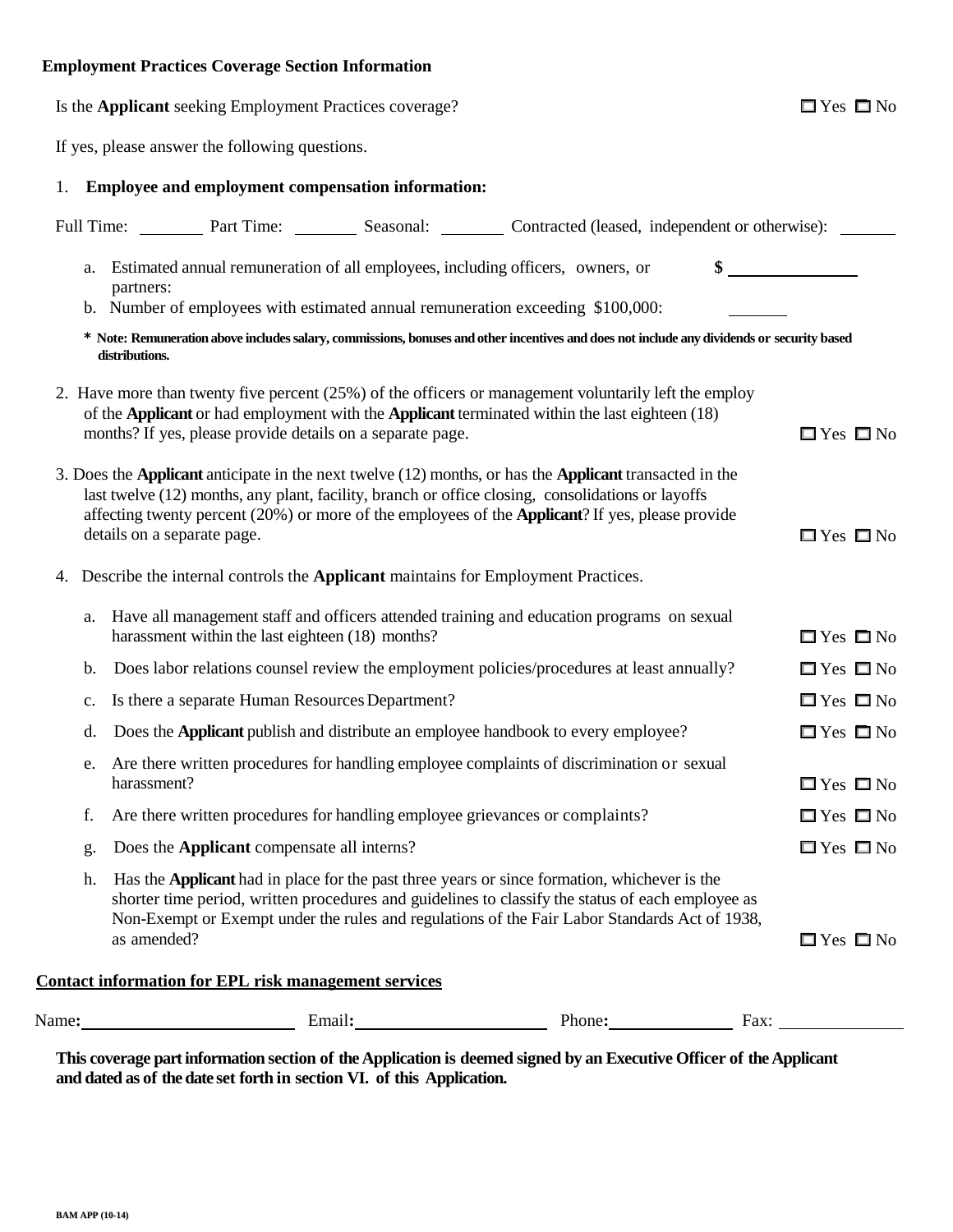

# **EMPLOYMENT PRACTICES RISK MANAGEMENT SERVICES**

E-Risk Services, LLC is proud and excited to now offer a state-of-the-art **EPL Risk Management service** that provides Insureds the ability to ask specific human resource and employment law questions directly to employment **law attorneys**, access to an **Online Resource Portal** and more.

Below please find information on the *E-Risk EPL HELPLINE* or go to

## **www.eriskeplhelpline.com**

#### *Why the E-Risk EPL HELPLINE?*

As employers, your organization faces changing employment laws and ongoing employee issues. You have questions about Wage/Hour, Workers' Compensation, Discrimination, Wrongful Termination, Benefits, ADA and more.

**E-Risk Services, LLC** recognizes these challenges and provides the *E-Risk EPL HELPLINE* to deliver best practice advice and counsel on many of the human resource and employment law issues that our clients face. **Access** to employment law **attorneys** and a state-of-the-art Online Portal is available **as often as needed**.

The *E-Risk EPL HELPLINE* attorneys are from a **national law firm**. They are experts on both basic and complex human resource and employment law issues and will respond to users' inquiries no later than the end of the next business day. Their responses are documented and always kept strictly **confidential**.

#### *What is the E-Risk EPL HELPLINE?*

The *E-Risk EPL HELPLINE* is a value-add and loss reduction service package which is automatically included with all BAM® policies. The service includes the following features for each insured.

#### **Employer HELPLINE**

- $\circ$  Unlimited phone and email access to personalized advice & best practices counsel on over 50 different human resources and employment law issues from a national law firm.
- o Real, documented, confidential answers to an insured' s *specific* questions and detailed and confidential responses by the end of the next business day.

#### **The E-Risk EPL HELPLINE Online Portal**

o Daily updated Federal & State HR and employment law news and regulation changes, Regulation Comparison Charts, over 75 job descriptions, over 90 customizable model policies, forms and posters and much more...

#### **Monthly HR** *Express* **Updates**

o Users can stay current with information sent directly to an email inbox. Each HR *Express* Update includes a Question of the Month, Case Digest of the Month and periodic HR Alerts.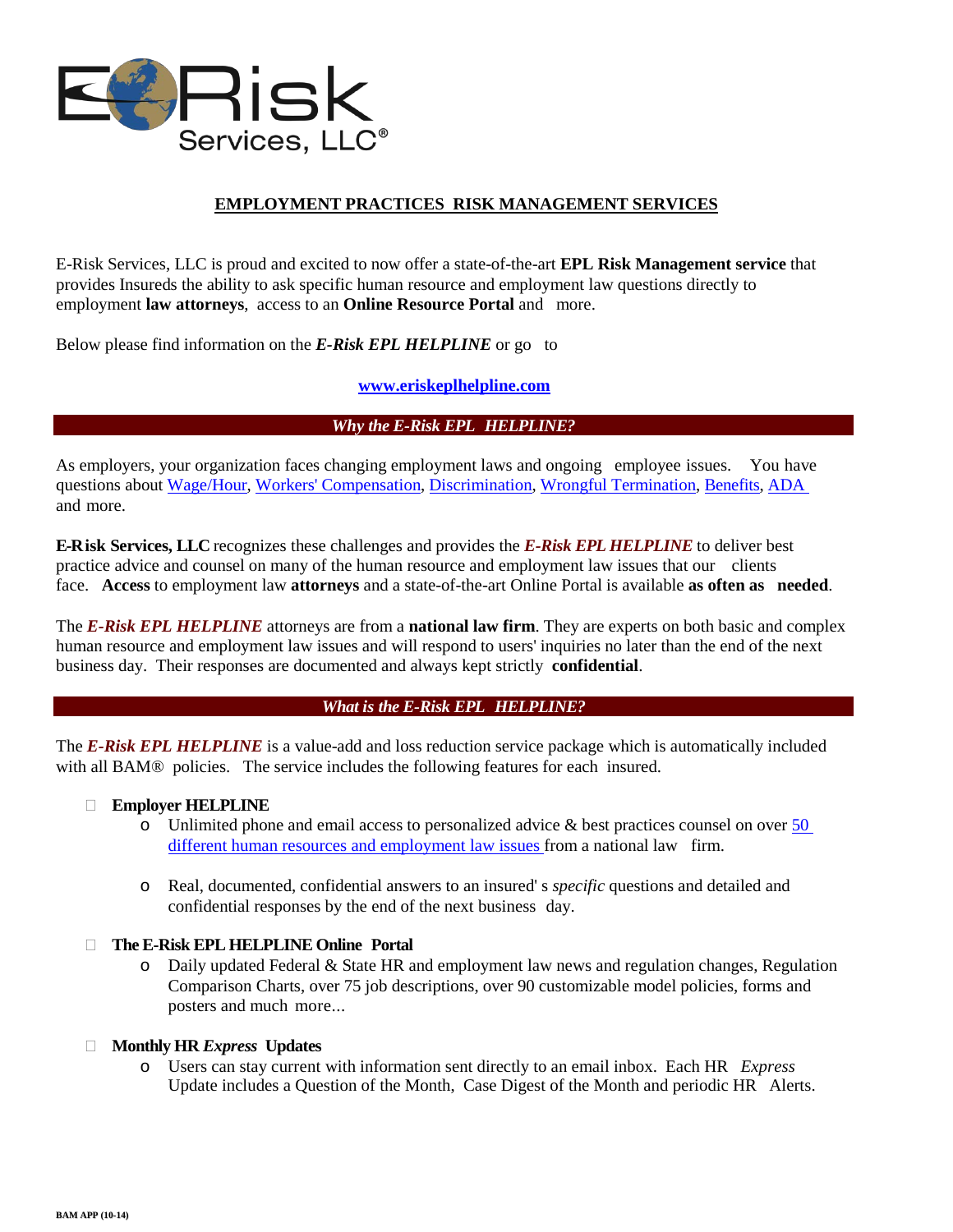## *What Can Users Ask?*

HELPLINE responds to over 50 different human resource and employment law issues. Listed below are some examples of questions asked.

**Note: These services are utilized by organizations of all sizes and in all states... small, large or anywhere in between, employers see the value of HELPLINE. All employers have questions and we provide the answers.**

- 1. What are the major laws and restrictions that limit your right to fire?
- 2. Do I have to pay overtime?
- 3. Does my organization have to comply with the Family & Medical Leave Act (FMLA)?
- 4. How do you confront a troubled employee?
- 5. Do you have to pay an exempt employee for sick days?

| <b>50 Different HR Issues</b>              |                                                     |  |  |
|--------------------------------------------|-----------------------------------------------------|--|--|
| <b>Affirmative Action Plans</b>            | Payroll                                             |  |  |
| <b>Age Discrimination (ADEA)</b>           | <b>Performance Management</b>                       |  |  |
| Americans with Disabilities Act (ADA)      | Personnel Files (Content & Handling)                |  |  |
| <b>Background and Employment Screening</b> | <b>Physical Appearance Issues</b>                   |  |  |
| <b>Benefit Continuation (COBRA)</b>        | <b>Policies &amp; Procedures</b>                    |  |  |
| Compensation                               | Pregnancy                                           |  |  |
| <b>Disability Claims and Issues</b>        | Privacy (General and HIPAA Issues)                  |  |  |
| <b>Discrimination</b>                      | <b>Progressive Discipline</b>                       |  |  |
| <b>Drug Testing</b>                        | <b>Racial Issues</b>                                |  |  |
| <b>Employee Benefits</b>                   | <b>Recognition Programs</b>                         |  |  |
| <b>Employee Handbooks</b>                  | <b>Regulatory Compliance (State &amp; Federal)</b>  |  |  |
| <b>Employee Turnover</b>                   | <b>Religious Issues</b>                             |  |  |
| Exempt/Non-Exempt                          | <b>Retaliation</b>                                  |  |  |
| <b>Facility Closure</b>                    | <b>Safety Procedures &amp; Practices</b>            |  |  |
| Family and Medical Leave Laws (FMLA)       | <b>Sexual Harassment</b>                            |  |  |
| Fraud/Theft/Shrinkage                      | <b>Sexual Preference &amp; Orientation Issues</b>   |  |  |
| <b>Gender Issues</b>                       | <b>Termination &amp; Discharge</b>                  |  |  |
| <b>General Harassment</b>                  | <b>Training</b>                                     |  |  |
| <b>Hiring Practices</b>                    | <b>Unemployment Compensation</b>                    |  |  |
| <b>Immigration Laws and Issues</b>         | <b>Union Relations - General Inquiries</b>          |  |  |
| Interviewing                               | Wage/Hour (Federal)-Fair Labor Standards Act (FSLA) |  |  |
| Layoffs                                    | <b>Wage/Hour (State)</b>                            |  |  |
| Management & Employee Development          | <b>Workers Compensation</b>                         |  |  |
| <b>Marital Status</b>                      | <b>Workplace Violence</b>                           |  |  |
| <b>Military Leave (USERRA)</b>             |                                                     |  |  |
| <b>National Origin and Language Issues</b> |                                                     |  |  |